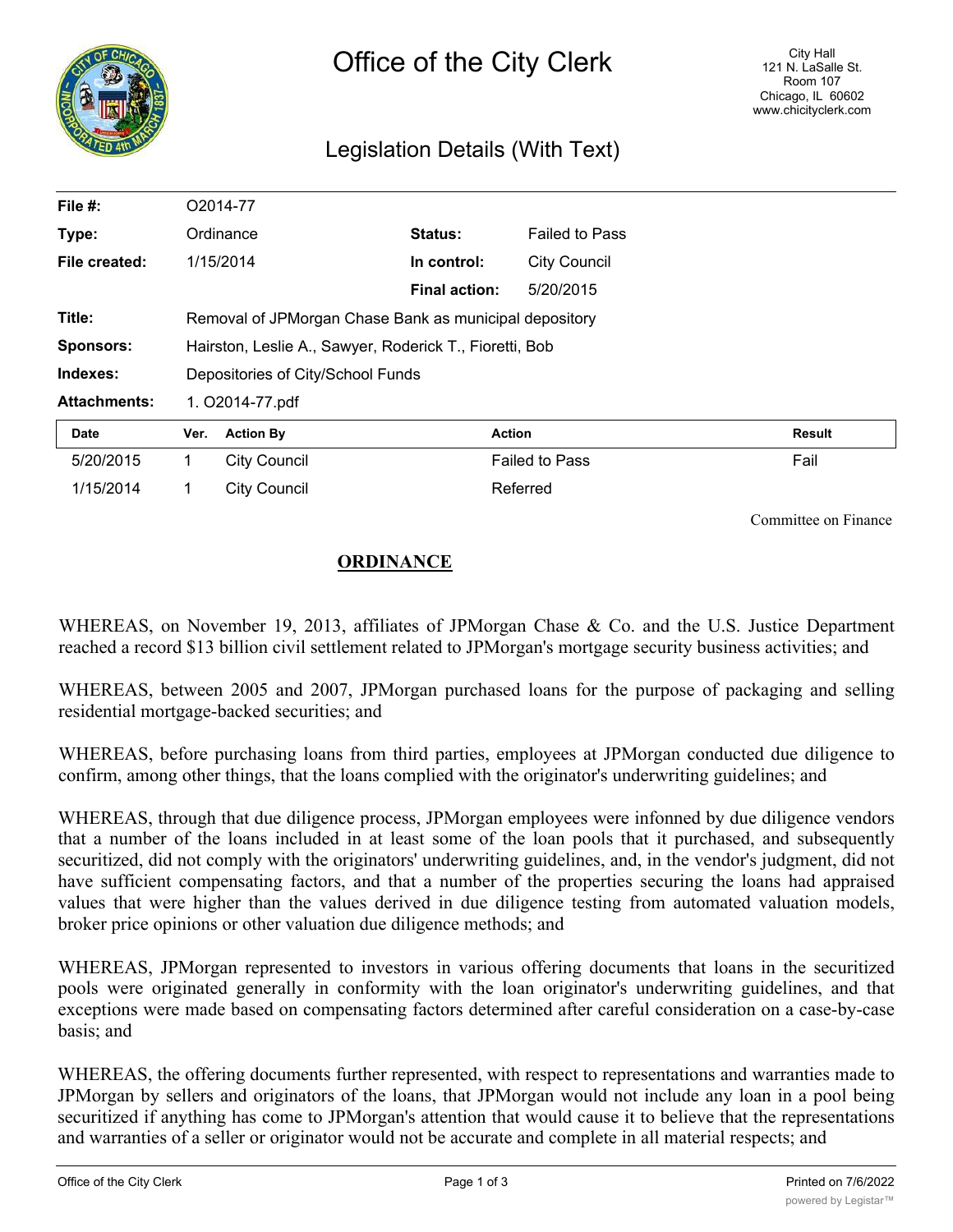WHEREAS, notwithstanding these representations, in certain instances, at the time these representations were made to investors, the loan pools being securitized contained loans that did not comply with the originators' underwriting guidelines; and

WHEREAS, in January of 2014, JPMorgan agreed to pay \$1.7 billion to the U.S. Justice Department as part of a deferred-prosecution stemming from two felony violations of the Bank Secrecy Act, a federal law that requires banks to alert authorities to suspicious activity; and

WHEREAS, the settlement stems from charges that JPMorgan turned a blind eye to the Ponzi scheme run by Bernard L. Madoff; and

WHEREAS, pursuant to the agreement, JPMorgan consented to the filing of a two-count Information in the United States District Court for the Southern District of New York, charging JPMorgan with failure to maintain an effective anti-money laundering program, in violation of Title 31, United States Code, Sections 5318(h) and 5322(a) and Title 12, Code of Federal Regulations, Section 21.21, and failure to file a suspicious activity report, in violation of Title 31, United States Code, Sections 5318(g) and 5322(a) and Title 12, Code of Federal Regulations, Section 21.11; and

WHEREAS, pursuant to the agreement, JPMorgan admitted and stipulated to certain facts related to its banking relationship with Madoff and its conduct relevant to the aforementioned criminal charges; and

WHEREAS, according to reports, U.S. prosecutors and regulators are also examining whether JPMorgan violated the Foreign Corrupt Practices Act by hiring children and other relatives of well-connected politicians in hopes of steering business to the firm in the Asia Pacific region, including China; and

WHEREAS, Section l-23-020(a) ofthe Municipal Code of Chicago provides that no business entity shall be eligible to do business with the city if it or any controlling person of such business entity has been convicted of a felony or of a criminal offense of whatever degree, involving bribery, theft, fraud, forgery, perjury, dishonesty or deceit, or attempts thereof; and

WHEREAS, Section l-23-020(b) ofthe Municipal Code of Chicago also provides that no business entity shall be eligible to do business with the city if it or any controlling person of such business entity has made in any civil or criminal proceeding an admission of guilt of any ofthe conduct set forth in the previous recital; and

WHEREAS, pursuant to an ordinance adopted by the City Council of the City of Chicago on May 12, 2010, and published in the Journal of Proceedings of the City Council ofthe City of Chicago for such date at pages 89665 through 89667 inclusive, the City Council of the City of Chicago adopted an ordinance designating financial institutions as legal depositories for the monies of the City of Chicago and the Board of Education ofthe City of Chicago; now therefore

## **BE IT ORDAINED BY THE CITY COUNCIL OF THE CITY OF CHICAGO:**

SECTION 1. Section 1 of the ordinance adopted by the City Council of the City of Chicago on May 12, 2010, and published in the Journal of Proceedings of the City Council ofthe City of Chicago for such date at pages 89665 through 89667 inclusive is hereby amended by deleting the language stuck through, as follows: